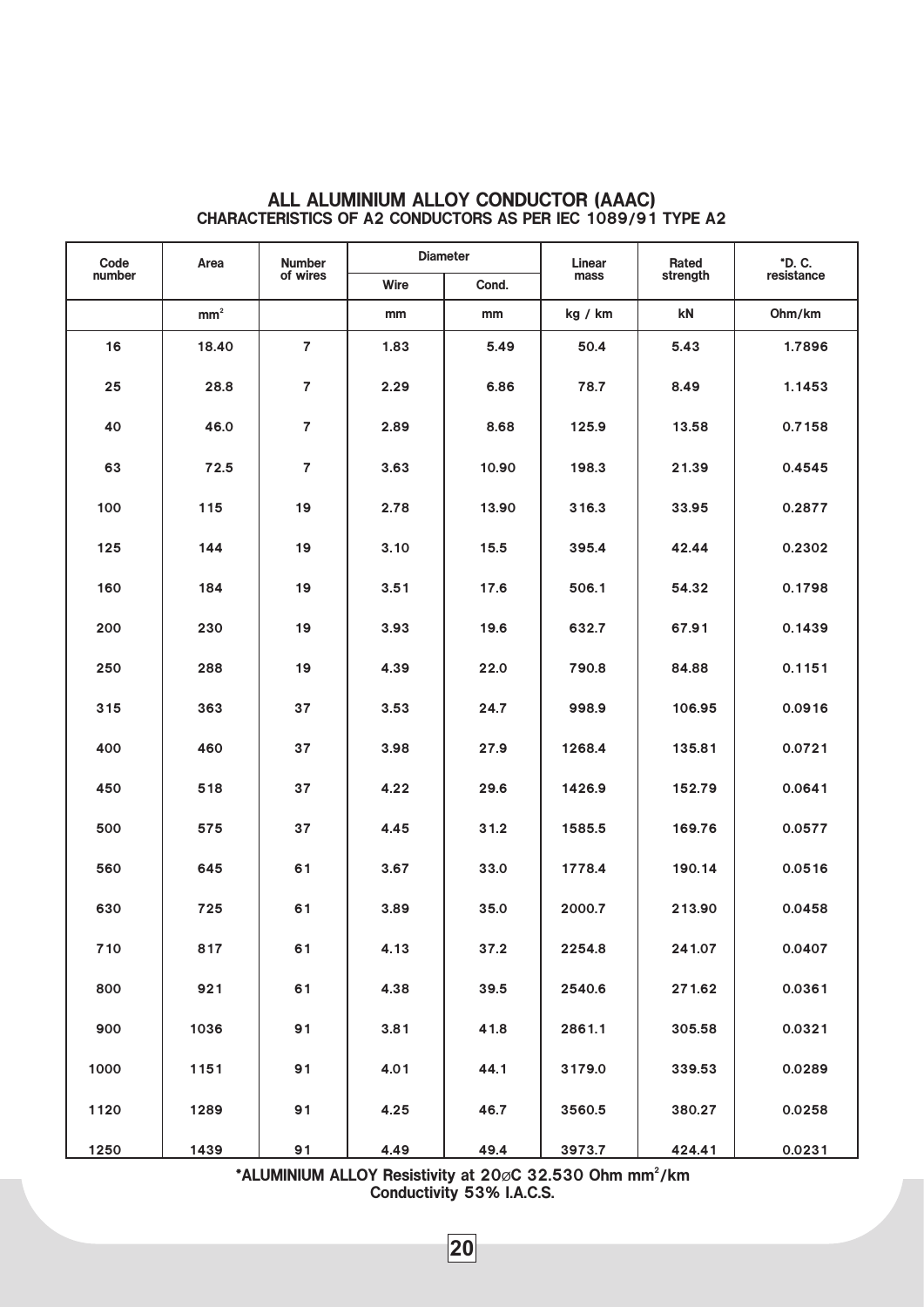| Code   | Area            | Number         | <b>Diameter</b> |       | Linear  | Rated    | *D. C.     |
|--------|-----------------|----------------|-----------------|-------|---------|----------|------------|
| number |                 | of wires       | Wire            | Cond. | mass    | strength | resistance |
|        | mm <sup>2</sup> |                | mm              | mm    | kg / km | kN       | Ohm/km     |
| 16     | 18.6            | $\overline{7}$ | 1.84            | 5.52  | 50.8    | 6.04     | 1.7896     |
| 25     | 29.0            | $\overline{7}$ | 2.30            | 6.90  | 79.5    | 9.44     | 1.1453     |
| 40     | 46.5            | $\overline{7}$ | 2.91            | 8.72  | 127.1   | 15.10    | 0.7158     |
| 63     | 73.2            | $\overline{7}$ | 3.65            | 10.9  | 200.2   | 23.06    | 0.4545     |
| 100    | 116             | 19             | 2.79            | 14.0  | 319.3   | 37.76    | 0.2877     |
| 125    | 145             | 19             | 3.12            | 15.6  | 399.2   | 47.20    | 0.2302     |
| 160    | 186             | 19             | 3.53            | 17.6  | 511.0   | 58.56    | 0.1798     |
| 200    | 232             | 19             | 3.95            | 19.7  | 638.7   | 73.20    | 0.1439     |
| 250    | 290             | 19             | 4.41            | 22.1  | 798.4   | 91.50    | 0.1151     |
| 315    | 366             | 37             | 3.55            | 24.8  | 1 008.4 | 115.29   | 0.0916     |
| 400    | 465             | 37             | 4.00            | 28.0  | 1280.5  | 146.40   | 0.0721     |
| 450    | 523             | 37             | 4.24            | 29.7  | 1440.5  | 164.70   | 0.0641     |
| 500    | 581             | 37             | 4.47            | 31.3  | 1600.6  | 183.00   | 0.0577     |
| 560    | 651             | 61             | 3.69            | 33.2  | 1795.3  | 204.96   | 0.0516     |
| 630    | 732             | 61             | 3.91            | 35.2  | 2019.8  | 230.58   | 0.0458     |
| 710    | 825             | 61             | 4.15            | 37.3  | 2276.2  | 259.86   | 0.0407     |
| 800    | 930             | 61             | 4.40            | 39.6  | 2564.8  | 292.80   | 0.0361     |
| 900    | 1046            | 91             | 3.83            | 42.1  | 2888.3  | 329.40   | 0.0321     |
| 1000   | 1162            | 91             | 4.03            | 44.4  | 3209.3  | 366.00   | 0.0289     |
| 1120   | 1301            | 91             | 4.27            | 46.9  | 3594.4  | 409.92   | 0.0258     |

# ALL ALUMINIUM ALLOY CONDUCTOR (AAAC) Characteristics of A3 conductors as per IEC 1089/91 TYPE A3

\*ALUMINIUM ALLOY Resistivity at  $20\%$ C 32.84 Ohm mm<sup>2</sup>/km Conductivity 52.5% I.A.C.S.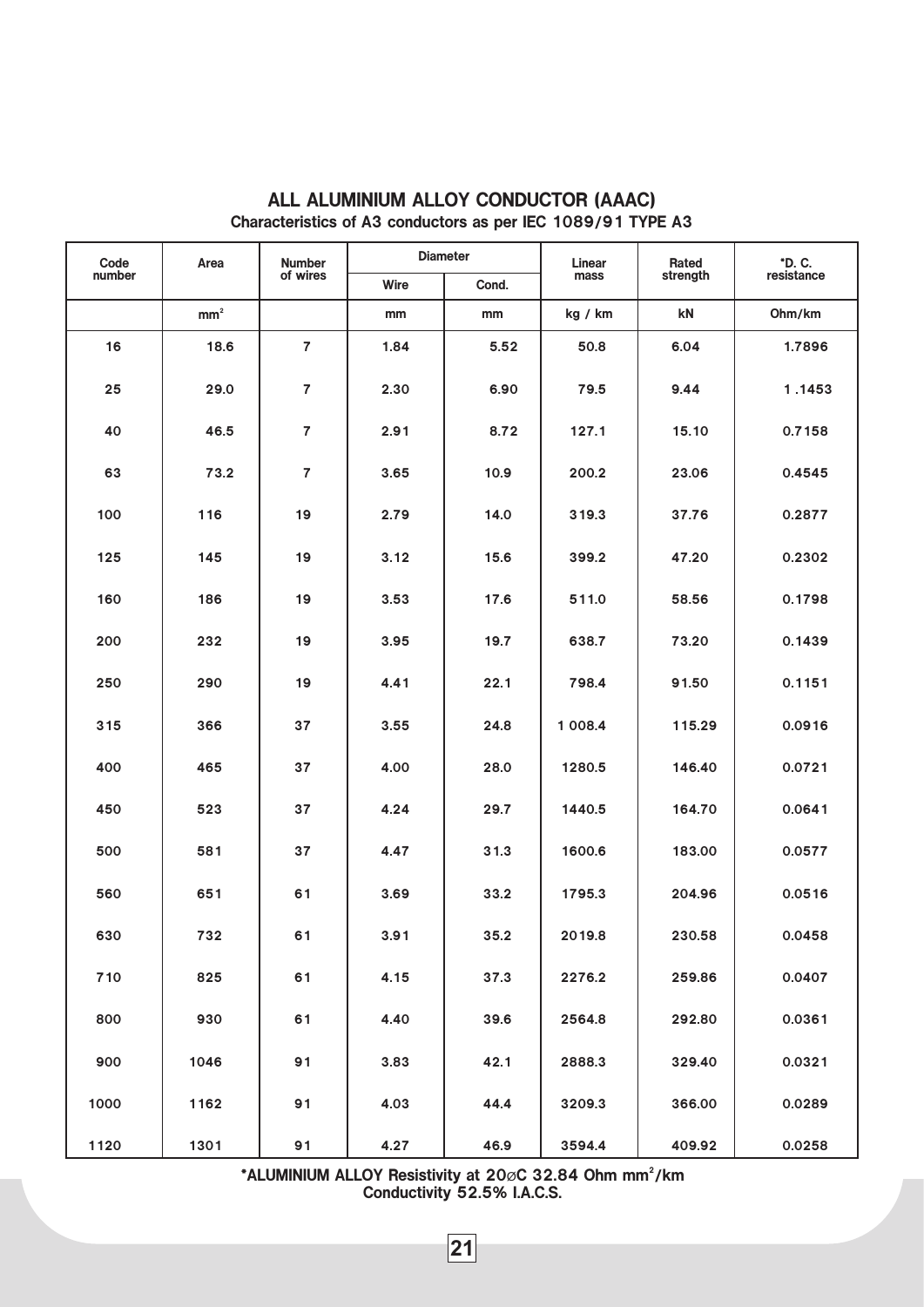| Conductor             |                           | <b>Required construction</b> | Weight        | <b>Rated Strength</b> | D. C. Resistance<br>Ohm/km |  |
|-----------------------|---------------------------|------------------------------|---------------|-----------------------|----------------------------|--|
| Size, mm <sup>2</sup> | <b>Number</b><br>of wires | <b>Diameter</b><br>mm        | per km.<br>kg | kN                    |                            |  |
| 886.7                 | 61                        | 4.30                         | 2429          | 253                   | 0.0378                     |  |
| 760.0                 | 61                        | 3.98                         | 2081          | 217                   | 0.0441                     |  |
| 633.3                 | 61                        | 3.63                         | 1733          | 180                   | 0.0531                     |  |
| 506.7                 | 37                        | 4.18                         | 1388          | 146                   | 0.0659                     |  |
| 456.0                 | 37                        | 3.96                         | 1249          | 132                   | 0.0735                     |  |
| 405.4                 | 37                        | 3.73                         | 1109          | 117                   | 0.0828                     |  |
| 380.0                 | 37                        | 3.62                         | 1041          | 110                   | 0.0879                     |  |
| 354.7                 | 37                        | 3.49                         | 970.6         | 102                   | 0.0946                     |  |
| 329.4                 | 37                        | 3.37                         | 901.3         | 99.1                  | 0.1015                     |  |
| 304.0                 | 37                        | 3.23                         | 832.0         | 91.5                  | 0.1104                     |  |
| 278.7                 | 37                        | 3.10                         | 762.9         | 83.9                  | 0.1199                     |  |
| 253.4                 | 19                        | 4.12                         | 693.6         | 74.7                  | 0.1322                     |  |
| 228.0                 | 19                        | 3.91                         | 624.4         | 67.3                  | 0.1468                     |  |
| 202.7                 | 19                        | 3.69                         | 555.1         | 59.8                  | 0.1648                     |  |
| 177.3                 | 19                        | 3.45                         | 485.5         | 52.3                  | 0.1886                     |  |
| 152.0                 | 19                        | 3.19                         | 416.6         | 46.8                  | 0.2205                     |  |
| 126.7                 | 19                        | 2.91                         | 346.9         | 39.0                  | 0.2650                     |  |
| 107.2                 | 7                         | 4.42                         | 293.7         | 32.7                  | 0.3118                     |  |
| 85.0                  | $\overline{\mathbf{7}}$   | 3.93                         | 232.7         | 25.9                  | 0.394                      |  |
| 67.4                  | $\overline{7}$            | 3.50                         | 184.7         | 20.5                  | 0.497                      |  |
| 53.5                  | $\overline{\mathbf{7}}$   | 3.12                         | 146.5         | 17.0                  | 0.6259                     |  |
| 33.6                  | $\overline{\mathbf{7}}$   | 2.47                         | 92.14         | 10.7                  | 0.9986                     |  |
| 21.1                  | $\overline{\mathbf{7}}$   | 1.96                         | 57.89         | 6.72                  | 1.586                      |  |
| 13.3                  | $\boldsymbol{7}$          | 1.55                         | 36.44         | 4.22                  | 2.536                      |  |

#### ALL ALUMINIUM ALLOY CONDUCTORS (AAAC) AS PER ASTM B 399 - 92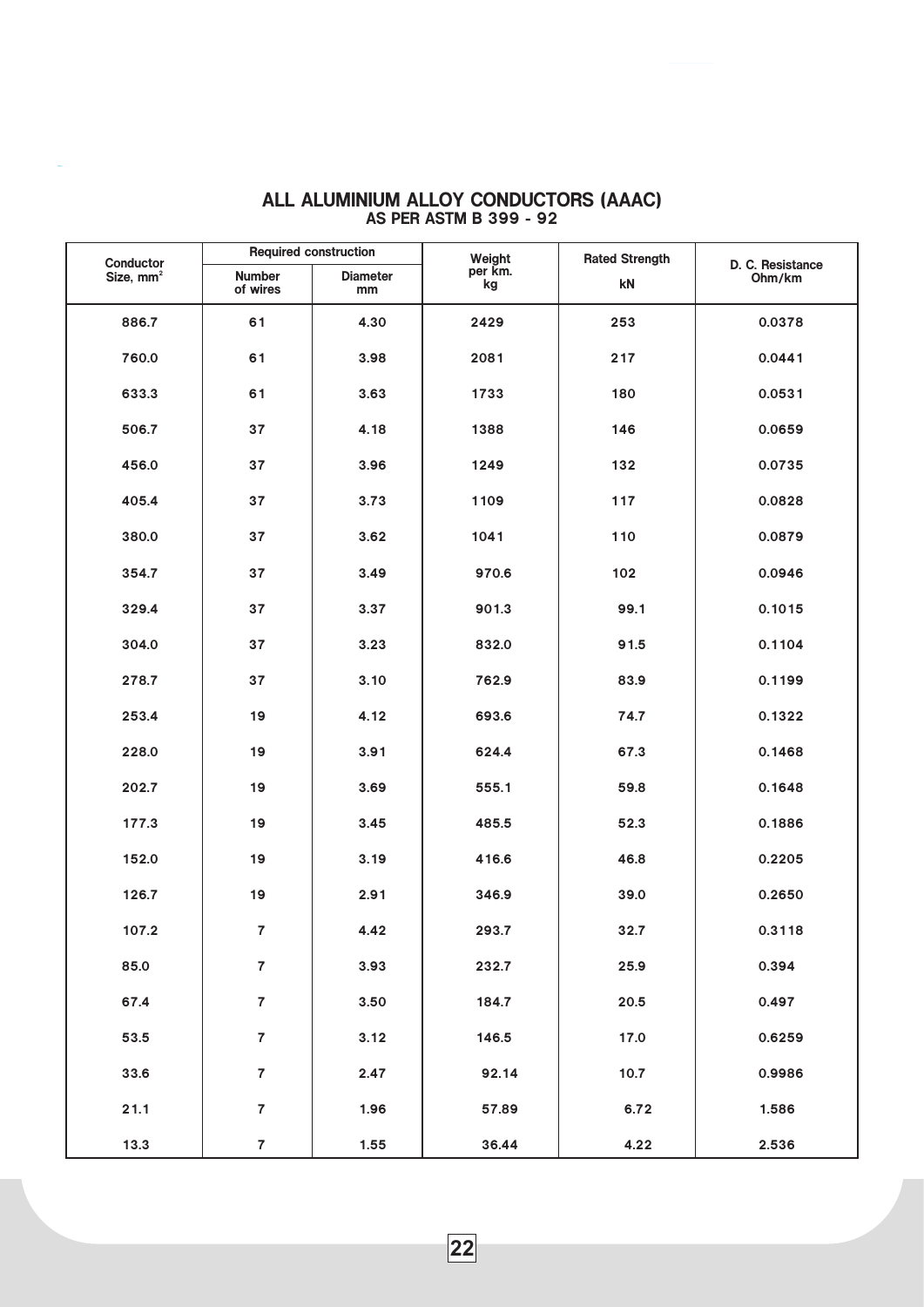| <b>Designation</b><br>(nominal area)<br>mm <sup>2</sup> | Area<br>mm <sup>2</sup>                                    | <b>Number</b><br>οf<br><b>Wires</b> | Diam.<br>of wire<br>mm | <b>Overall</b><br>diam.<br>mm | <b>Breaking</b><br>load<br>kN | *DC<br>resistance<br>at $20^{\circ}$ C<br>Ohm/km | Weight<br>kg/km |  |  |
|---------------------------------------------------------|------------------------------------------------------------|-------------------------------------|------------------------|-------------------------------|-------------------------------|--------------------------------------------------|-----------------|--|--|
| 16                                                      | 15.89                                                      | $\overline{7}$                      | 1.70                   | 5.1                           | 4.44                          | 2.090                                            | 43              |  |  |
| 25                                                      | 24.25                                                      | $\overline{7}$                      | 2.10                   | 6.3                           | 6.77                          | 1.370                                            | 66              |  |  |
| 35                                                      | 34.36                                                      | $\overline{7}$                      | 2.50                   | 7.5                           | 9.60                          | 0.9666                                           | 94              |  |  |
| 50                                                      | 49.48                                                      | $\overline{7}$                      | 3.00                   | 9.0                           | 13.82                         | 0.6712                                           | 135             |  |  |
| 50                                                      | 48.35                                                      | 19                                  | 1.80                   | 9.0                           | 13.50                         | 0.6903                                           | 133             |  |  |
| 70                                                      | 65.81                                                      | 19                                  | 2.10                   | 10.5                          | 18.38                         | 0.5071                                           | 181             |  |  |
| 95                                                      | 93.27                                                      | 19                                  | 2.50                   | 12.50                         | 26.05                         | 0.3578                                           | 256             |  |  |
| 120                                                     | 116.99                                                     | 19                                  | 2.80                   | 14.0                          | 32.68                         | 0.2853                                           | 322             |  |  |
| 150                                                     | 147.11                                                     | 37                                  | 2.25                   | 15.8                          | 41.09                         | 0.2274                                           | 406             |  |  |
| 185                                                     | 181.62                                                     | 37                                  | 2.50                   | 17.5                          | 50.73                         | 0.1842                                           | 500             |  |  |
| 240                                                     | 242.54                                                     | 61                                  | 2.25                   | 20.3                          | 67.74                         | 0.1382                                           | 670             |  |  |
| 300                                                     | 299.43                                                     | 61                                  | 2.50                   | 22.5                          | 83.63                         | 0.1120                                           | 827             |  |  |
| 400                                                     | 400.14                                                     | 61                                  | 2.89                   | 26.0                          | 111.76                        | 0.08378                                          | 1104            |  |  |
| 500                                                     | 499.83                                                     | 61                                  | 3.23                   | 29.1                          | 139.60                        | 0.06707                                          | 1379            |  |  |
| 625                                                     | 626.20                                                     | 91                                  | 2.96                   | 32.6                          | 174.90                        | 0.05365                                          | 1732            |  |  |
| 800                                                     | 802.09                                                     | 91                                  | 3.35                   | 36.9                          | 224.02                        | 0.04189                                          | 2218            |  |  |
| 1000                                                    | 999.71                                                     | 91                                  | 3.74                   | 41.1                          | 279.22                        | 0.03361                                          | 2767            |  |  |
|                                                         | *ALUMINIUM ALLOY Resistivity 32.79 Ohm mm <sup>2</sup> /km |                                     |                        |                               |                               |                                                  |                 |  |  |

# ALUMINIUM ALLOY CONDUCTORS (AAAC) AS PER DIN SPECIFICATION - DIN 48201 - PART 6 - 1981

\*ALUMINIUM ALLOY Resistivity 32.79 Ohm mm<sup>2</sup>/km Conductivity 52.58% I.A.C.S.

### ALL ALUMINIUM ALLOY CONDUCTORS (AAAC) AS PER BS - 3242 - 1970

| <b>Nominal</b><br>aluminium<br>area<br>(1)<br>$\text{mm}^2$ | <b>Stranding</b><br>and wire<br>diameter<br>(2)<br>mm | <b>Sectional</b><br>area<br>(3)<br>mm <sup>2</sup> | Approximate<br>overall<br>diameter<br>(4)<br>mm | Approximate<br>mass per<br><b>km</b><br>(5)<br>kg | Calculated d.c.<br>resistance<br>at $20^{\circ}$ C<br>per km<br>(6)<br>Ohm | <b>Calculated</b><br>breaking<br>load<br>(7)<br><b>kN</b> | <b>Nominal</b><br>aluminium<br>area<br>(8)<br>mm <sup>2</sup> |
|-------------------------------------------------------------|-------------------------------------------------------|----------------------------------------------------|-------------------------------------------------|---------------------------------------------------|----------------------------------------------------------------------------|-----------------------------------------------------------|---------------------------------------------------------------|
| 25                                                          | 7/2.34                                                | 30.10                                              | 7.02                                            | 82                                                | 1.091                                                                      | 8.44                                                      | 25                                                            |
| 30                                                          | 7/2.54                                                | 35.47                                              | 7.62                                            | 97                                                | 0.9281                                                                     | 9.91                                                      | 30                                                            |
| 40                                                          | 7/2.95                                                | 47.81                                              | 8.85                                            | 131                                               | 0.6880                                                                     | 13.40                                                     | 40                                                            |
| 50                                                          | 7/3.30                                                | 59.87                                              | 9.90                                            | 161                                               | 0.5498                                                                     | 16.80                                                     | 50                                                            |
| 100                                                         | 7/4.65                                                | 118.9                                              | 13.05                                           | 325                                               | 0.2769                                                                     | 33.30                                                     | 100                                                           |
| 150                                                         | 19/3.48                                               | 180.7                                              | 17.10                                           | 497                                               | 0.1830                                                                     | 50.65                                                     | 150                                                           |
| 175                                                         | 19/3.76                                               | 211.0                                              | 18.80                                           | 580                                               | 0.1568                                                                     | 59.10                                                     | 175                                                           |
| 300                                                         | 37/3.53                                               | 362.1                                              | 21.71                                           | 997                                               | 0.09155                                                                    | 101.5                                                     | 300                                                           |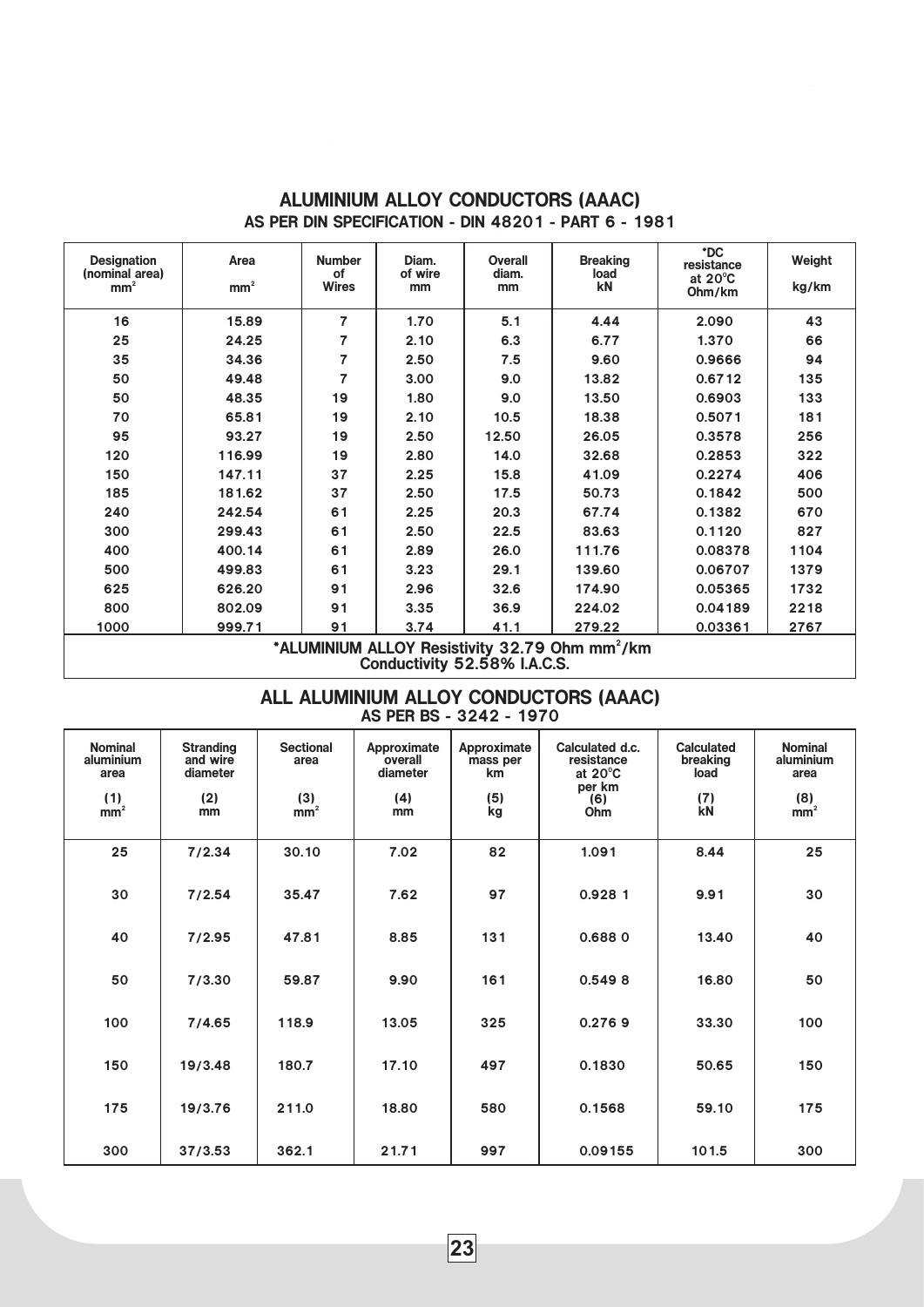|              | <b>Designation</b><br>(nominal area)                                                      | Area<br>mm <sup>2</sup> | <b>Number</b><br>0f<br><b>Wires</b> | Diam.<br>of wire<br>mm | Overall<br>diam.<br>mm | <b>Breaking</b><br>load<br>kN | *DC<br>resistance<br>at $20^{\circ}$ C<br>Ohm/km | Weight<br>kg/km |  |  |
|--------------|-------------------------------------------------------------------------------------------|-------------------------|-------------------------------------|------------------------|------------------------|-------------------------------|--------------------------------------------------|-----------------|--|--|
| <b>ASTER</b> | 22                                                                                        | 21.99                   | $\overline{7}$                      | 2.0                    | 6                      | 7.10                          | 1.50                                             | 60.2            |  |  |
| <b>ASTER</b> | 34.4                                                                                      | 34.36                   | 7                                   | 2.5                    | 7.5                    | 11.05                         | 0.958                                            | 94              |  |  |
| <b>ASTER</b> | 54.6                                                                                      | 54.55                   | 7                                   | 3.15                   | 9.45                   | 17.55                         | 0.603                                            | 149             |  |  |
| <b>ASTER</b> | 75.5                                                                                      | 75.54                   | 19                                  | 2.25                   | 11.25                  | 24.30                         | 0.438                                            | 208             |  |  |
| <b>ASTER</b> | 117                                                                                       | 116.99                  | 19                                  | 2.8                    | 14                     | 37.65                         | 0.283                                            | 322             |  |  |
| <b>ASTER</b> | 148                                                                                       | 148.07                  | 19                                  | 3.15                   | 15.75                  | 47.65                         | 0.224                                            | 407             |  |  |
| <b>ASTER</b> | 181.6                                                                                     | 181.62                  | 37                                  | 2.5                    | 17.5                   | 58.45                         | 0.183                                            | 500             |  |  |
| <b>ASTER</b> | 228                                                                                       | 227.83                  | 37                                  | 2.8                    | 19.6                   | 73.40                         | 0.146                                            | 627             |  |  |
| <b>ASTER</b> | 288                                                                                       | 288.34                  | 37                                  | 3.15                   | 22.05                  | 92.80                         | 0.115                                            | 794             |  |  |
| <b>ASTER</b> | 366                                                                                       | 366.22                  | 37                                  | 3.55                   | 24.85                  | 117.85                        | 0.0905                                           | 1009            |  |  |
| <b>ASTER</b> | 570                                                                                       | 570.24                  | 61                                  | 3.45                   | 31.05                  | 183.60                        | 0.0583                                           | 1574            |  |  |
| <b>ASTER</b> | 851                                                                                       | 850.69                  | 61                                  | 3.45                   | 37.95                  | 273.90                        | 0.0391                                           | 2354            |  |  |
| <b>ASTER</b> | 1144                                                                                      | 1143.54                 | 91                                  | 4.0                    | 44                     | 362.60                        | 0.0292                                           | 3164            |  |  |
| <b>ASTER</b> | 1600                                                                                      | 1595.93                 | 127                                 | 4.0                    | 52                     | 506.40                        | 0.0209                                           | 4425            |  |  |
|              | *ALUMINIUM ALLOY Resistivity 32.5 Ohm mm <sup>2</sup> /km<br>Conductivity 53.05% I.A.C.S. |                         |                                     |                        |                        |                               |                                                  |                 |  |  |

### ALL ALUMINIUM ALLOY CONDUCTORS (AAAC) AS PER FRENCH SPECIFICATION - NF C 34 - 125 - 1976

### ALL ALUMINIUM ALLOY CONDUCTORS (AAAC) AS PER SWEDISH SPECIFICATION - SS 424 08 12 - 1978

| <b>Designation</b><br>(nominal area)<br>mm <sup>2</sup> | Area<br>mm <sup>2</sup> | <b>Number</b><br>of<br><b>Wires</b> | Diam.<br>of wire<br>mm | Overall<br>diam.<br>mm | Weight<br>kg/km | <b>Breaking</b><br>load<br>kN | *DC<br>resistance<br>at $20^{\circ}$ C<br>Ohm/km |
|---------------------------------------------------------|-------------------------|-------------------------------------|------------------------|------------------------|-----------------|-------------------------------|--------------------------------------------------|
| 31                                                      | 31.14                   | 7                                   | 2.38                   | 7.1                    | 85              | 9.80                          | 1.06                                             |
| 49                                                      | 49.48                   | $\overline{7}$                      | 3.00                   | 9.0                    | 135             | 15.5                          | 0.670                                            |
| 62                                                      | 62.44                   | 7                                   | 3.37                   | 10.1                   | 170             | 19.6                          | 0.531                                            |
| 99                                                      | 99.31                   | $\overline{7}$                      | 4.25                   | 12.8                   | 271             | 30.2                          | 0.334                                            |
| 157                                                     | 158.6                   | 19                                  | 3.26                   | 16.3                   | 436             | 49.8                          | 0.210                                            |
| 234                                                     | 241.2                   | 19                                  | 4.02                   | 20.1                   | 663             | 73.3                          | 0.138                                            |
| 329                                                     | 330.0                   | 37                                  | 3.37                   | 23.6                   | 910             | 104                           | 0.101                                            |
| 454                                                     | 454.5                   | 61                                  | 3.08                   | 27.7                   | 1260            | 143                           | 0.0739                                           |
| 593                                                     | 593.6                   | 61                                  | 3.52                   | 31.7                   | 1640            | 181                           | 0.0565                                           |
| 774                                                     | 774.2                   | 61                                  | 4.02                   | 36.2                   | 2140            | 235                           | 0.0434                                           |
| 910                                                     | 910.7                   | 61                                  | 4.36                   | 39.2                   | 2520            | 277                           | 0.0369                                           |

\*Based on resistivity - 32.8 Ohm mm<sup>2</sup>/km Conductivity 52.56% I.A.C.S.